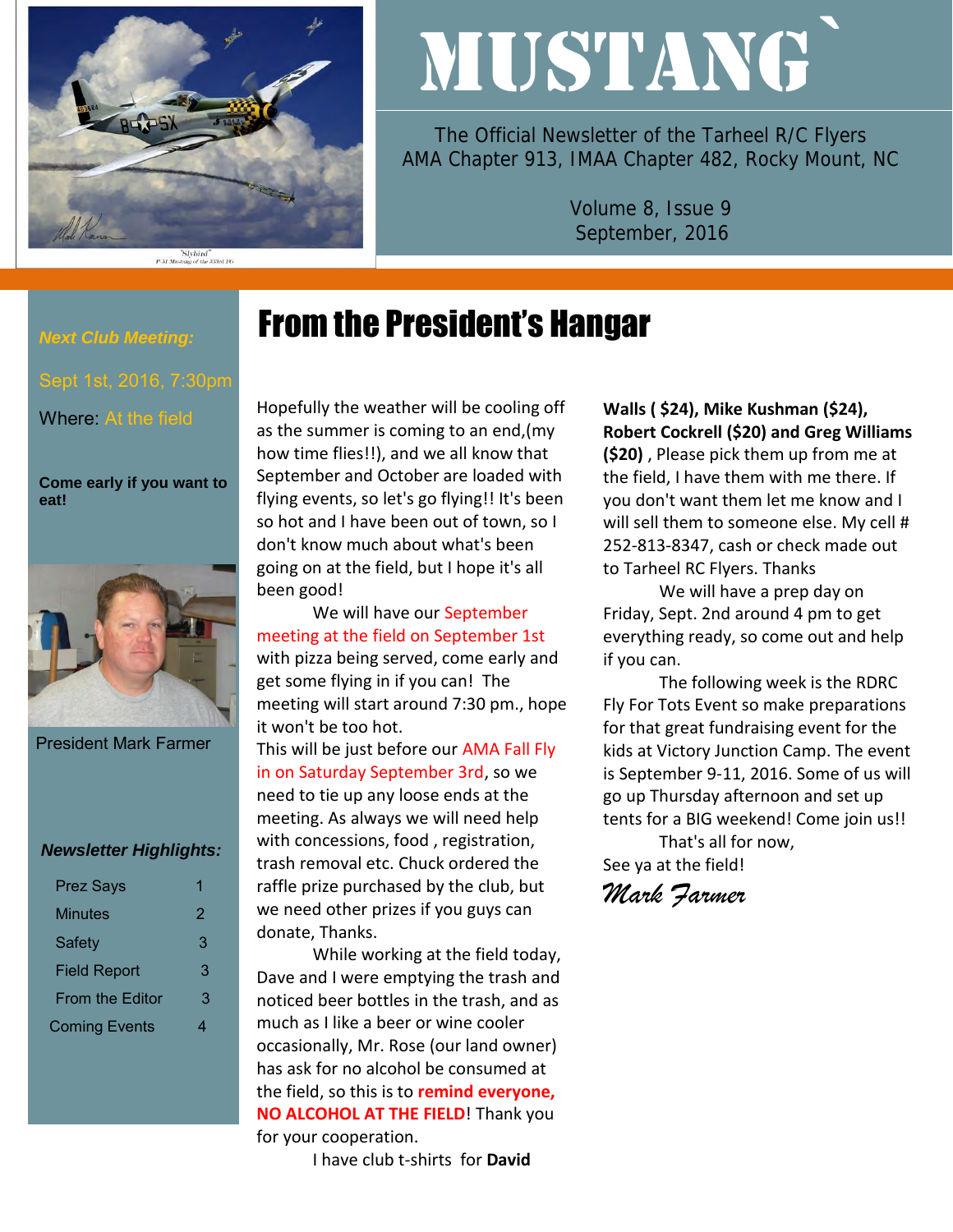## Meeting Minutes -August, 2016



**Secretary Kenny Kicklighter**

## **Tarheel RC Flyers Club Meeting Minutes – August 2016**

The Tarheel RC Flyers met at Golden Corral on August 4, 2016. President Mark Farmer called the meeting to order at 7:34 PM. Mark asked about the wellbeing of the membership. No reports were given. Mark reported that Don King had joined the club.

**Minutes -**March 2016 minutes were read by Kenny Kicklighter. Motion to accept minutes was made by Chuck Megar and seconded by Chris Chewning, motion passed

**Safety Report-** Chuck Megar said to make sure batteries are charged before flying.

**Field Report –** A. B. Gentry said that the recent club house break in was reported in the Newsletter. Mark Farmer said that he may have material to make repairs. Kenny Kicklighter asked about the Port-O-Jon. Mark Farmer said he had placed a "For Sale" sign on the Port-O-Jon. A. B. said he had business card for hat embroiderer and someone to make decals.

**Newsletter –** Dave Chewning reported that everyone as far as he knew was getting the newsletter correctly. One

member reported that he had not been getting the newsletter. Dave said he would check and fix.

#### **Business-**

- Recent events discussed.
- UAS 400' rule discussed, does not affect our field.
- Upcoming events discussed.

**Treasurers Report-** Jimmy Morgan gave the Treasurer's report.

Motion to adjourn made by Ray Owens and seconded by Chuck Megar, motion passed.

Respectfully submitted, Kenny Kicklighter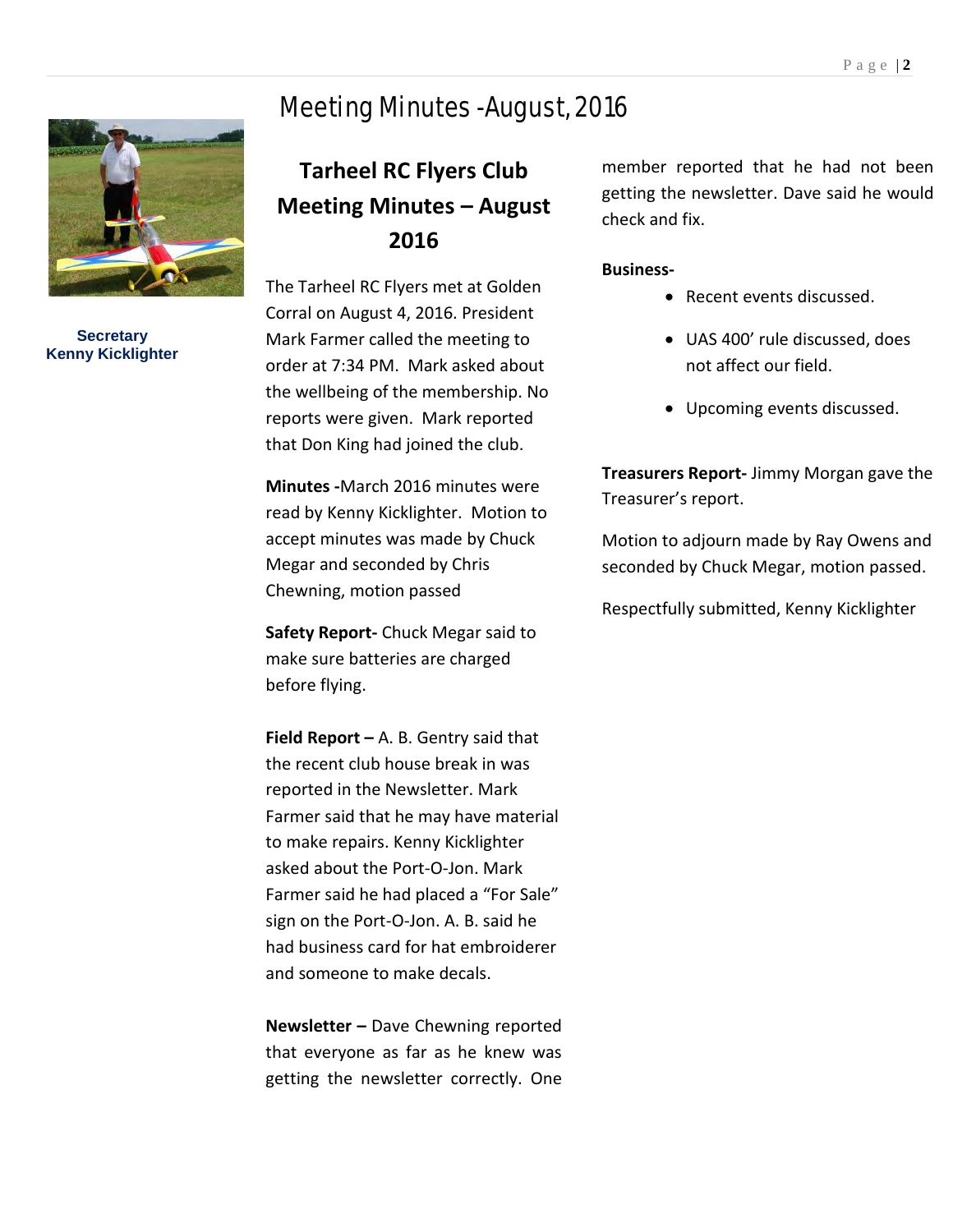

 **VP Chuck Mager** 



**Field Marshall A.B. Gentry**

#### No report this month

### Field Report

Hello to Everyone,

The grass looks like it is growing, and green with the slow release fertilizer is working very well, at a steady pace. We need a little more participation, There were 3 Pilot there today. pretty, Saturday, 88 degree. This is summer time in NC. There seem to be quite a bit of activity of spiders in the building for now, more activity they will move to another location.

Designs4 u 705 S. Winstead Ave. Rocky Mount NC, his name is Scott Ryals, Has The new club logo, Embroidery your new item or he has items for sale, 252-977-3994 or [sandbryals@aol.com](https://webmail.suddenlink.net/do/mail/message/mailto?to=sandbryals%40aol.com)

A. B. Gentry Field Marshall



**Newsletter Editor Dave Chewning**

## From the Editor

Let me know if you have anything to sell, or any interesting links you'd like me to include in the newsletter.

Drop down window has been repaired and insect killer sprayed around both buildings.

Remember, meeting is at the field on Sept.  $1^\text{st}$ . Pizza and drinks provided by the club.